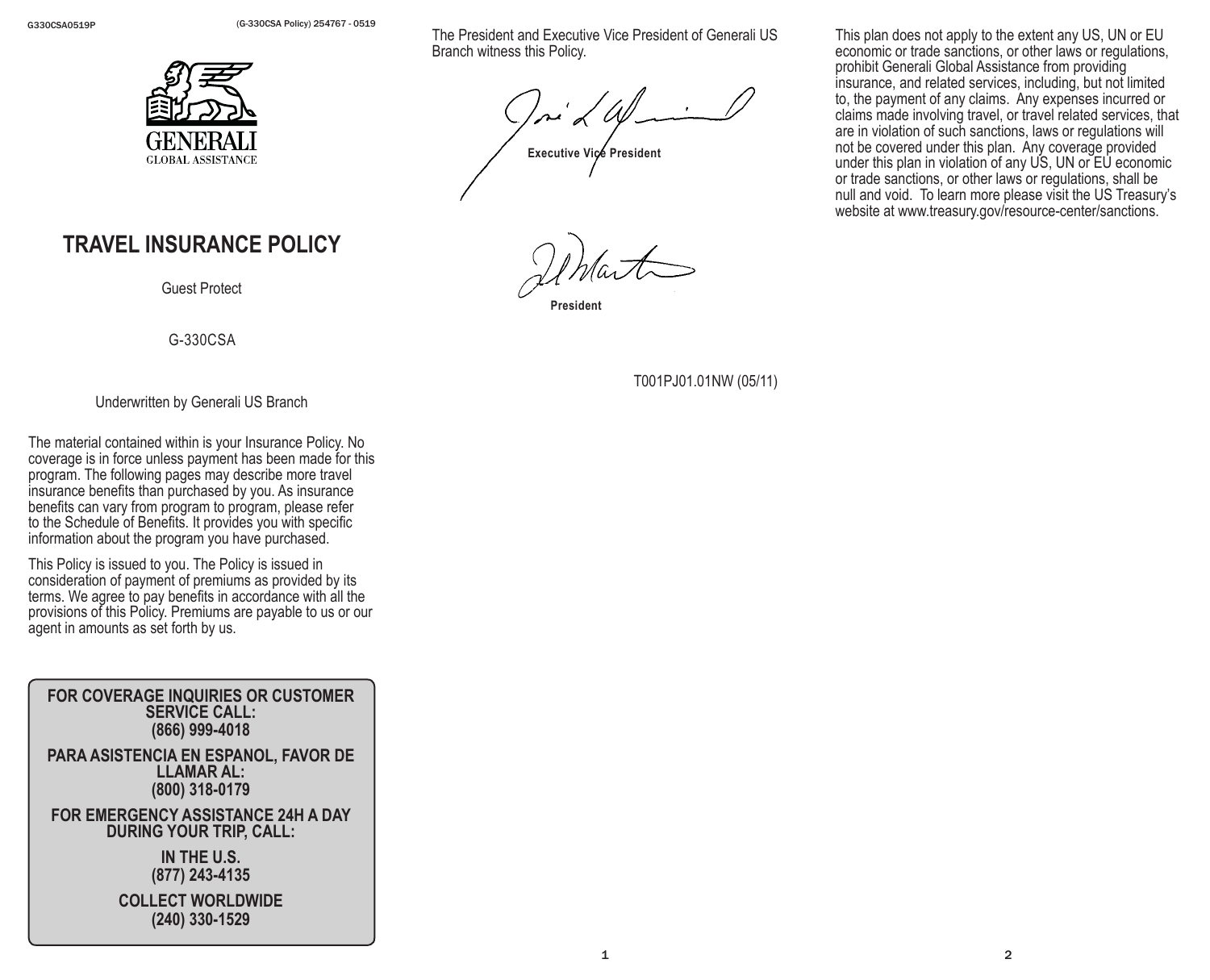# **DESCRIPTION OF 24-HOUR EMERGENCY ASSISTANCE SERVICES (PROVIDED BY GENERALI GLOBAL ASSISTANCE'S DESIGNATED PROVIDER)**

#### **Available Services**

Various 24-Hour Emergency Assistance Services are provided along with the Generali Global Assistance plans. A description of all 24-Hour Emergency Assistance Services are contained in this document. The 24-Hour Emergency Assistance Services are only available to persons whose primary residence is in the United States. This plan is administered by Generali Global Assistance.

#### **How to Call the 24-Hour Emergency Hotline**

If you need emergency help for an available service, you can call toll-free 24 hours a day to (877) 243-4135 from within the United States, or call collect to (240) 330-1529 from around the world.

When calling, you should have available your Policy/ Reference number and Plan Code, your location, a local telephone number, and details of the situation. After your coverage has been verified, the assistance provider will assist you. If you cannot call collect from your location, dial direct and give the assistance provider your telephone number and location and they will call you back.

To call collect from a foreign country you may first need to reach a live operator on the line. In some cases, that operator may not understand how to process collect calls to the United States. To be prepared, please visit www. consumer.att.com/global/english/away/directservice. html for information on how to reach an English-speaking operator. If you were unable to reach Generali Global Assistance collect and paid for your call, we will ask you for a number to call you back so you will pay no further charges.

In the event of a life-threatening emergency, please first call the local emergency authorities to receive immediate assistance and then contact the assistance provider.

There may be times when circumstances beyond the assistance provider's control hinder their endeavors to provide help services; however, they will make all reasonable efforts to provide services and help resolve your problem.

The assistance provider cannot be held responsible for failure to provide, or for delay in providing services when such failure or delay is caused by conditions beyond its control, including but not limited to flight conditions, labor disturbance and strike, rebellion, riot, civil commotion, war or uprising, nuclear accidents, natural disasters, acts of God or where rendering service is prohibited by local law or regulations.

The assistance provider's staff will do their best to refer you to the appropriate providers. However, the assistance provider and Generali Global Assistance cannot be held responsible for the quality or results of any services provided by these independent practitioners.

#### **Availability of Services**

You are eligible for informational and concierge services at any time after you purchase this plan.

The Emergency Assistance Services become available when you actually start your trip.

Emergency Assistance, Concierge and Informational Services end the earliest of: midnight on the day the program expires; when you reach your return destination; or when you complete your trip.

The Identity Theft Resolution Services become available on your scheduled departure date for your trip. Services end 180 days (six months) from the date of your scheduled departure date for your trip.

Identity Theft Resolution does not guarantee that its intervention on behalf of you will result in a particular outcome or that its efforts on behalf of you will lead to a result satisfactory to you.

Identity Theft Resolution does not include, and Identity Theft Resolution shall not assist you for thefts involving non-US bank accounts.

#### **Informational Services**

The assistance provider offers a wide range of informational services before you leave home and during your trip, including: Visa, Passport, Inoculation and Immunization Requirements, Cultural Information, Temperature, Weather Conditions, Embassy and Consulate Referrals, Foreign Exchange Rates, and Travel Advisories.

#### **EMERGENCY ASSISTANCE SERVICES**

#### **Medical Referral**

If an emergency occurs during a trip that requires you to visit a doctor, you should call the Emergency Hotline to obtain the names of local qualified doctors who speak your language. If additional medical services are required, the assistance provider is prepared to consult with the attending physician and provide such assistance, as they believe to be in your best interest.

#### **Traveling Companion Assistance**

If a Traveling Companion loses previously-made travel arrangements due to your medical emergency, the assistance provider will arrange for your Traveling Companion's return home.

## **Emergency Cash Transfer**

If your cash or traveler's checks are lost or stolen, or unanticipated emergency expenses are incurred, the assistance provider will help arrange for an emergency cash transfer in currency, traveler's checks, or other forms as deemed acceptable by the assistance provider. The assistance provider will advance up to \$500 after satisfactory guarantee of reimbursement from you.

#### **Legal Referral**

The assistance provider will locate attorneys available during regular working hours. Assistance will also be provided to advance bail bond, where permitted by law. You are responsible for contracted legal fees.

#### **Locating Lost or Stolen Items**

The assistance provider will assist in locating and replacing lost or stolen luggage, documents and personal possessions.

#### **Replacement of Medication and Eyeglasses**

The assistance provider will arrange to fill a prescription that has been lost, stolen or requires a refill, subject to local law, whenever possible. The assistance provider will also arrange for shipment of replacement eyeglasses. Costs for shipping of medication or eyeglasses, or a prescription refill, etc. are your responsibility. The refill may require a visit to a local physician. You should be prepared to furnish the assistance provider with a copy of your original prescription and/or the name and phone number of your regular attending physician.

#### **Embassy and Consular Services**

The assistance provider will provide referrals to travelers needing the assistance of U.S. embassies and consulates.

#### **Worldwide Medical Information**

The assistance provider can provide necessary inoculation and vaccination information, and detailed general health and medical descriptions of destinations around the world.

#### **Interpretation/Translation**

The assistance provider will assist with telephone interpretation in all major languages or will refer you to an interpretation or translation service for written documents.

#### **Emergency Message Relay**

Emergency messages can be relayed to and from friends, relatives, personal physicians and employers.

#### **Pet Return**

The assistance provider will arrange for the return of your pet to your home if your pet is traveling with you and you are unable to take care of your pet due to a medical emergency.

### **Vehicle Return**

The assistance provider will make arrangements to have a designated person or provider return your vehicle to your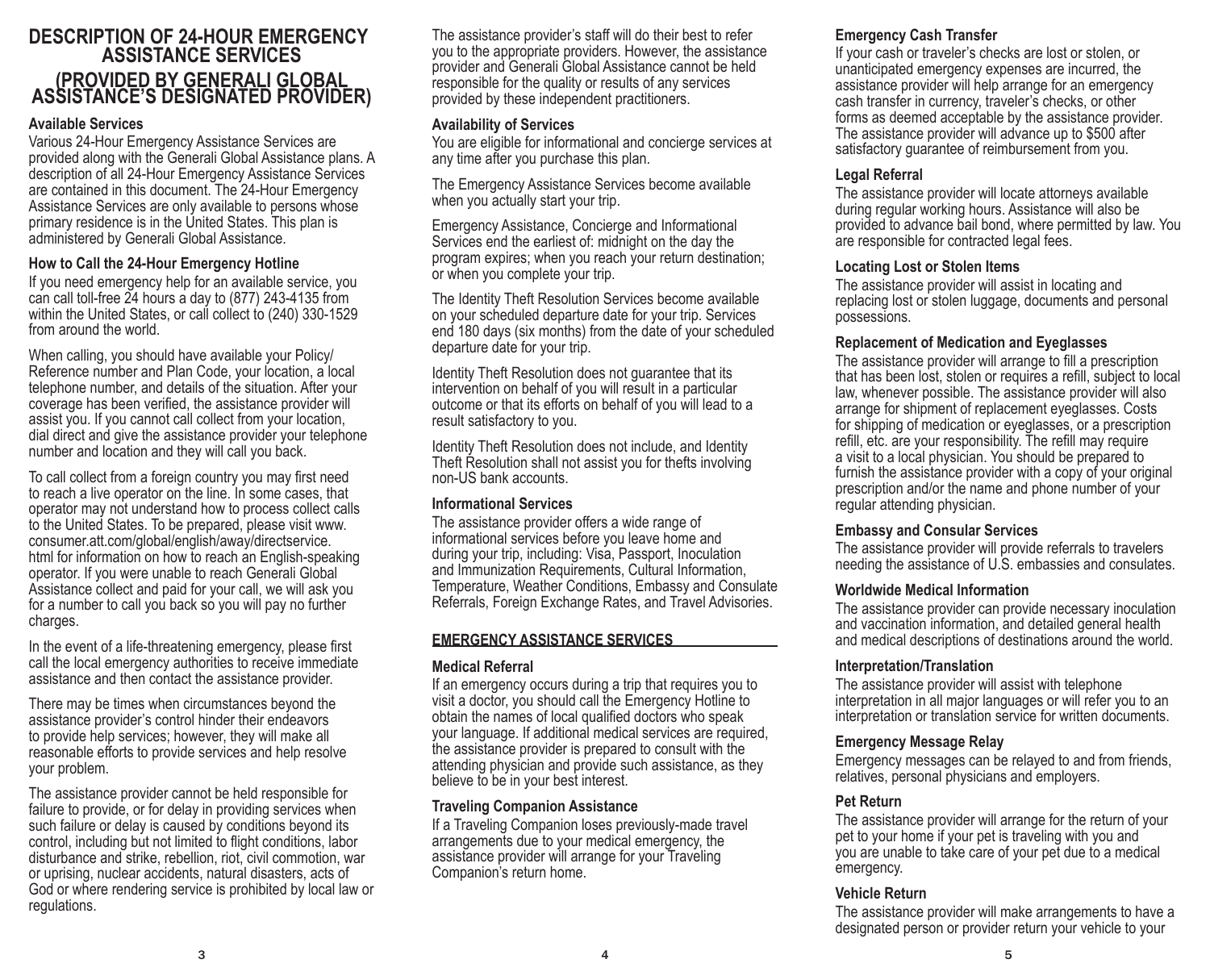home (or your rental vehicle to the closest rental agency) if you experience a medical emergency or mechanical problems, which prevent you from driving the vehicle.

#### **ON DEMAND MEDICAL CARE**

#### **Teladoc** ™

Teladoc offers 24/7 access to its proprietary nationwide cross-coverage network of U.S. licensed physicians for telephone and secure e-mail medical consultations. Physicians provide specific answers to medical questions and advice regarding non-emergency, routine medical conditions. Physicians discuss symptoms, recommend treatment options, diagnose many common conditions, and prescribe medication when appropriate

#### **No Out-of-Pocket Medical Expense**

If you develop an acute illness while on your trip that requires treatment by a physician, you should first call the Emergency Hotline to obtain the name of a local qualified physician in the assistance provider's network. If an in-network physician is available, the assistance provider will schedule the medical visit and guarantee payment to the physician for a medical visit not to exceed \$1000. This service is only available provided there is coverage for the acute illness under the Accident and Medical Expense coverage and is subject to all restrictions, limitations and exclusions provided in the policy. This service is not applicable to expenses for emergency dental treatment.

### **CONCIERGE SERVICES**

**City profiles:** provide travelers access to information on over 10,000 destinations worldwide, including a complete report on local entertainment, social customs, and health advisories.

**Epicurean needs:** arranges the delivery of specialized foods and beverages to your home or office, including gourmet meats and fine wine.

**Event ticketing:** provides tickets to virtually any sporting, theater or concert event worldwide.

**Flowers and gift baskets:** include the purchase and shipment of flowers and gift baskets to friends, family members, and business associates.

**Golf outings and tee times:** provide referrals and tee times at golf courses around the world.

**Hotel accommodations:** offers research and recommendations on hotels worldwide and book reservations if requested by you.

**Meet-and-greet services:** include the pick-ups of friends; family members or business associates at airports or other common carrier destinations by limousine personnel.

**Personalized retail shopping assistance:** includes purchasing selected retail items at your request.

**Pre-trip assistance:** provides information on travel destinations, city profiles, weather, special events, ATM locations, currency exchange rates, immunization and passport requirements, and related services.

**Procurement of hard-to-find items:** ensures our associates will use every means possible to obtain an obscure or exotic item at your request.

**Restaurant reviews and reservations:** provides you with information on restaurants worldwide and the ability to book reservations from anywhere, anytime.

**Rental car reservations:** provide worldwide reservations through most major rental car agencies.

**Airline reservations:** provide full-service air travel accommodations to destinations worldwide.

**Pet Services Locator:** helps travelers find pet-related services such as veterinarians and pet sitters.

### **DESCRIPTION OF IDENTITY THEFT RESOLUTION SERVICES**

## *(PROVIDED BY GENERALI'S DESIGNATED PROVIDER)*

If you believe you are victim of Identity Theft, please contact our assistance provider at (877) 243-4135. A description of the service and terms of use are provided below. The assistance provider treats each "Identify Theft" as an emergency and, subject to the limitations set forth in this Program Description, performs, for you any or all of the following steps necessary to attempt to undo or prevent further damage upon receipt, by you, of a duly completed and executed "Authorization Form".

- Obtain all pertinent credit information and history from you on the phone to determine if a fraud or theft has occurred.
- Educate you on how Identity Theft occurs and inform you of protective measures to take to avoid further occurrences.
- Provide you with a helpful ID Theft Resolution Kit.
- Provide you with a uniform ID Theft Affidavit ("Affidavit"), answer any question with regard to completing the Affidavit and submit the Affidavit to the proper authorities, credit bureaus, and creditors.
- Obtain list of creditors to be contacted and contact them with separate itemized fraudulent account statements for each fraudulent occurrence.
- Report or assist you in reporting the fraudulent activity to the local authorities and forward a report of the said fraudulent activity to your creditors.
- Notify all three major credit-reporting agencies to obtain a free credit report for you and place an alert

on your records with the agencies, and obtain a list of additional creditors from you.

- If the Identity Theft Affidavit proves that you are a victim of Identity Theft, the assistance provider shall provide access via postal mail to credit monitoring to you for one year.
- Place a "security freeze" on your credit records, in states where such law was passed.
- Submit "Authorization Form" and Affidavit to your creditors requesting cancellation of your card(s) and an issuance of a new one(s).
- If other forms of identification were stolen or missing, such as an ATM card, Driver's License, Social Security Card, Passport and so forth, notify or assist you in notifying the appropriate bank or agency of the situation so that you may take appropriate action and reissue a new form of identification.
- Provide you with assistance in filing or submitting paperwork for special ID Theft Protective measures, specific to your state of residence.
- On a weekly basis, until file is closed, contact you with an updated status report.
- When needed, follow up with creditors to ensure that the matter has been properly handled.

#### **ROADSIDE ASSISTANCE**

You will have to pay for any non-covered expenses or covered costs in excess of your per occurrence maximum. Service must be a covered benefit under the terms and conditions of this contract and is available only for the specific Covered Vehicle. Covered Vehicle means any vehicle registered to the insured and used while on a trip.

All of the services provided are described herein and are applicable throughout the United States.

#### **24-Hour Roadside Assistance includes:**

- Towing Service
- Battery Jump/Minor Roadside Adjustments
- Flat Tire Change: A flat tire will be changed with the insured's spare tire
- Fuel Delivery
- Vehicle Winching/Extraction: Your vehicle will be winched if it is stuck in a ditch, mud or snow as long as it is accessible from a normally traveled roadway.
- Locksmith Services

You must be with your vehicle when the service provider arrives. There is a limit of two claims per trip. There is a five-mile towing limitation to the nearest service facility. After five miles, you will be billed an additional per mile fee (usually around \$2 per mile, depending on the location).

In some areas there may not be an available service provider. In this case, once the assistance provider has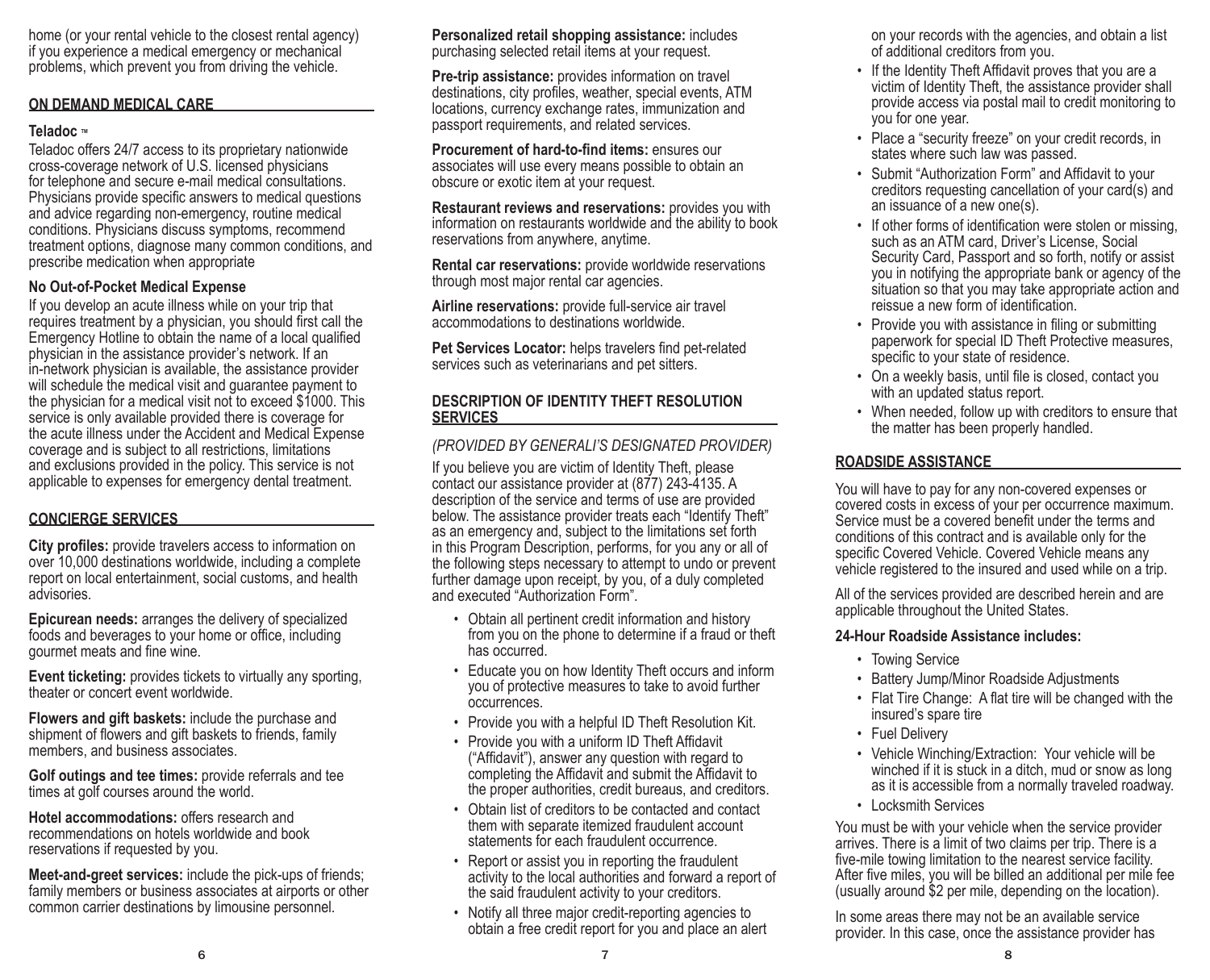issued you an authorization number, you may contact a facility on your own for emergency service and you will be reimbursed up to \$80 USD.

Service included for all self-propelled, four-wheeled vehicles, trucks and RVs with a carrying capacity of up to one ton (2000 pounds) designed, licensed, and used for private, on-road transportation up to five miles from hook up to nearest service facility. Motorcycles are provided service.

#### **Exclusions to Service**

Service does not include your transportation to the vehicle for service or from the vehicle to another destination after service has been rendered. Service will not be rendered in areas not regularly traveled, such as vacant lots, beaches, open fields, or other places where it would be hazardous for service vehicles to reach. Assistance provider will not tow a vehicle off a boat dock or marina. Assistance provider will not hoist, winch or shovel vehicles from unplowed areas, snow banks, snowbound driveways or curbside parking.

Service does not include: delivery or repair of tires; installation or removal of snow tires and chains; dismounting, repairing, or rotating tires; vehicle's storage charges; cost of parts, installation, products, materials, impounding and additional labor relating to towing; service of any kind for vehicles used for commercial purposes or using dealer tags\*; service for taxicabs, tractors, boats, trailers, dune buggies, or vehicles used for competition; service for stolen or unlicensed vehicles; service for vehicles with expired safety inspection sticker, license plate sticker, and/or emission sticker(s) where required by law; service for vehicles illegally parked or impounded; repeated service calls for a car in need of routine maintenance.

\*All trucks in New York have commercial license plates whether they are used for business or private use. If the truck is used for private use, service will be provided.

## **INSURANCE COVERAGE**

## **SCHEDULE OF BENEFITS**

| Coverage                                                                    | <b>Maximum</b><br><b>Limit Per</b><br>Person | <b>Maximum</b><br><b>Limit Per</b><br><b>Reservation</b> |
|-----------------------------------------------------------------------------|----------------------------------------------|----------------------------------------------------------|
| <b>Trip Cancellation</b>                                                    | Up to 100% of Trip Cost Insured*             |                                                          |
| <b>Trip Interruption</b>                                                    | Up to 150% of Trip Cost Insured*             |                                                          |
| <b>Travel Delay</b><br>(\$200 Per Person<br>Daily Limit Applies)            | \$600                                        | \$6,000                                                  |
| <b>Baggage</b>                                                              | \$1,000                                      | \$10,000                                                 |
| <b>Baggage Delay</b>                                                        | \$1,000                                      | \$10,000                                                 |
| <b>Accidental</b><br>Death and<br>Dismemberment -<br><b>Travel Accident</b> | \$100,000                                    | \$100,000                                                |
| <b>Medical and Dental</b>                                                   | \$25,000                                     | \$250,000                                                |
| <b>Emergency</b><br><b>Assistance and</b><br><b>Transportation</b>          | \$1,000,000                                  | \$1,000,000                                              |
| <b>Rental Car Damage</b>                                                    | \$25,000                                     | \$25,000                                                 |

\* The maximum Trip Cost for this plan is \$50,000.

### **10-DAY RIGHT TO EXAMINE YOUR POLICY**

If you are not satisfied for any reason, you may cancel coverage under the Policy within 10 days after receipt. Your premium payment will be refunded, provided that there has been no incurred covered expense and you have not left on your Trip. Return the Policy to us at the Program Administrators office or our authorized agent. When so returned, the Policy is void from the beginning. After this 10-day period, the payment for this coverage is nonrefundable.

## **DEFINITIONS**

 "you", "your" and "yours" refer to the Insured. "we", "us" and "our" refer to the company providing this coverage. In addition, certain words and phrases are defined as follows: ACCIDENT means a sudden, unexpected, unintended and external event, which causes Injury.

ACCOMMODATION means any establishment used for the purpose of temporary overnight lodging for which a fee is paid and reservations are required.

ACTUAL CASH VALUE means purchase price less depreciation.

ADOPTION PROCEEDING means any mandatory meeting as a condition of law requiring the attendance of the prospective adoptive parent(s) with the intent to create a legal parent-child relationship.

AIR FLIGHT ACCIDENT means an Accident that occurs while a passenger in or on, boarding or alighting from an aircraft of a regularly scheduled airline or an air charter company that is licensed to carry passengers for hire.

BAGGAGE means luggage, personal possessions and travel documents taken by you on your Trip.

BUSINESS EQUIPMENT means physical property owned by you used in trade, business, or for the production of income, taken by you for use on your Trip, excluding software, data, and any items defined as Baggage within this Policy.

COMMON CARRIER means any land, water or air conveyance, with scheduled and published departure and arrival times, operated under a license for the transportation of passengers for hire, not including taxicabs or rented, leased or privately owned motor vehicles.

DOMESTIC PARTNER means a person who is at least eighteen years of age and you can show: (1) evidence of financial interdependence, such as joint bank accounts or credit cards, jointly owned property, and mutual life insurance or pension beneficiary designations; (2) evidence of cohabitation for at least the previous 6 months; and (3) an affidavit of domestic partnership if recognized by the jurisdiction within which you reside.

ELECTIVE TREATMENT AND PROCEDURES means any medical treatment or surgical procedure that is not medically necessary including any service, treatment, or supplies that are deemed by the federal, or a state or local government authority, or by us to be research or experimental or that is not recognized as a generally accepted medical practice.

FAMILY MEMBER means

•Traveling Companion(s)

•Insured's or Traveling Companion's Spouse

•Insured's, Traveling Companion's or Spouse's: • child;

- 
- parent;
- sibling;
- $9$  11 • grandparent,great-grandparent, grandchild or greatgrandchild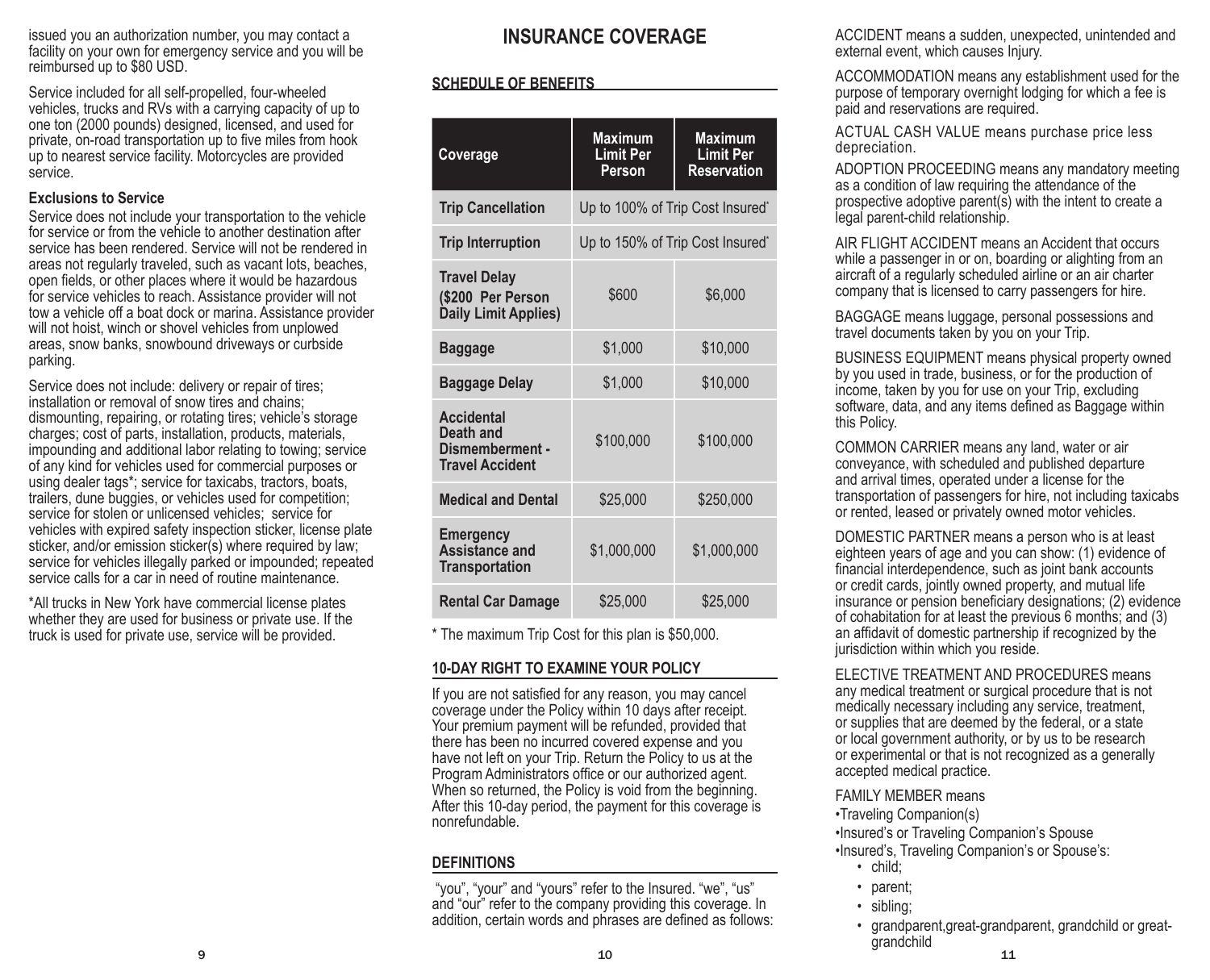- step-parent, step-child or step-sibling;
- son-in-law or daughter-in-law;
- brother-in-law or sister-in-law;
- aunt or uncle:
- niece or nephew:
- legal guardian;
- foster child or legal ward.

FINANCIAL INSOLVENCY means the total cessation or complete suspension of operations due to insolvency, with or without the filing of a bankruptcy petition, whether voluntary or involuntary, by a tour operator, cruise line, airline, rental car company, hotel, condominium, railroad, motor coach company, or other supplier of travel services which is duly licensed in the jurisdiction of operation other than the entity or the person, organization, agency or firm from whom you directly purchased or paid for your Trip, provided the Financial Insolvency occurs more than 14 days following your effective date for the Trip Cancellation Benefits. There is no coverage for the total cessation or complete suspension of operations for losses caused by fraud or negligent misrepresentation by the supplier of travel services.

HOME means your primary or secondary residence.

HOSPITAL means an institution that meets all of the following requirements: (1) it must be operated according to law; (2) it must give 24-hour medical care, diagnosis and treatment to the sick or injured on an inpatient basis; (3) it must provide diagnostic and surgical facilities supervised by Physicians; (4) registered nurses must be on 24-hour call or duty; and (5) the care must be given either on the hospital's premises or in facilities available to the hospital on a prearranged basis. A Hospital is not: a rest, convalescent, extended care, rehabilitation or other nursing facility; a facility which primarily treats mental illness, alcoholism, or drug addiction (or any ward, wing or other section of the hospital used for such purposes); or a facility which provides hospice care (or wing, ward or other section of a hospital used for such purposes).

HOST means the person with whom you are scheduled to share pre-arranged overnight accommodations in his/her principal place of residence.

INJURY means bodily harm caused by an Accident which requires the in-person examination and treatment by a Physician. The Injury must be the direct cause of loss and must be independent of all other causes and must not be caused by, or result from, Sickness.

INSURED means the person named on the application form, for whom the required premium payment is received and a Trip is scheduled and any eligible Traveling Companions who share the same Accommodation with the person enrolled and for whom the required premium payment is received.

INSURER means Generali US Branch, Generali Assicurazioni Generali S.P.A. (U.S. Branch), Assicurazioni Generali – U.S. Branch, Generali U.S. Branch DBA The General Insurance Company of Trieste & Venice or The General Insurance Company of Trieste and Venice – U.S. Branch.

OTHER VALID AND COLLECTIBLE HEALTH INSURANCE means any policy or contract which provides for payment of medical expenses incurred because of Physician, nurse, dental or Hospital care or treatment; or the performance of surgery or administration of anesthesia. The policy or contract providing such benefits includes, but is not limited to, group or blanket insurance policies; service plan contracts; employee benefit plans; or any plan arranged through an employer, labor union, employee benefit association or trustee; or any group plan created or administered by the federal or a state or local government or its agencies. In the event any other group plan provides for benefits in the form of services in lieu of monetary payment, the usual and customary value of each service rendered will be considered a covered expense.

PAYMENTS means the cash, check, credit card amounts paid for your Trip, including but not limited to reservation costs, timeshare exchange fees, ownership dues (not including the cost of your vacation ownership) and maintenance fees. Payments also include the units of currency purchased from a travel or vacation club to be used as valuation in payment for arrangements and to access travel arrangements (including but not limited to points, credits or other values). Such currency units must be used in accordance with travel or vacation club rules and must be for travel under a membership or for a deeded real estate product. In the case of currency units, we reserve the right to replace, restore or replenish your currency units in lieu of reimbursement.

PHYSICIAN means a person licensed as a medical doctor by the jurisdiction in which he/she is resident to practice the healing arts. He/she must be practicing within the scope of his/her license for the service or treatment given and may not be you, a Traveling Companion, or a Family Member of yours.

PORT OF CALL means a city or town on a waterway with facilities for loading and unloading cargo where a ship is scheduled to dock, not including the ports of embarkation and disembarkation.

PRE-EXISTING CONDITION means a Sickness or Injury during the 60-day period immediately prior to your effective date for which you or your Traveling Companion: (1) received, or received a recommendation for, a diagnostic test, examination, or medical treatment; or (2) took or received a prescription for drugs or medicine. Item 2 of this definition does not apply to a condition which is treated or controlled solely through the taking of prescription drugs or medicine and remains treated or controlled without

any adjustment or change in the required prescription throughout the 60-day period before coverage is effective under this Policy.

QUARANTINE means the enforced isolation of you or your Traveling Companion, for the purpose of preventing the spread of illness, disease or pests.

SCHEDULED DEPARTURE DATE means the date on which you are originally scheduled to leave on your Trip.

SCHEDULED RETURN DATE means the date on which you are originally scheduled to return to the point where the Trip started or to a different final destination.

SCHEDULED TRIP DEPARTURE CITY means the city where the scheduled Trip on which you are to participate originates.

SERVICE ANIMAL means any guide dog, signal dog, or other animal individually trained to work or perform tasks for the benefit of an individual with a disability, including, but not limited to, guiding persons with impaired vision, alerting persons with impaired hearing to intruders or sounds, providing animal protection or rescue work, pulling a wheelchair, or fetching dropped items.

SICKNESS means an illness or disease of the body that requires in-person examination and treatment by a Physician.

SPOUSE means your legally wed husband/wife or Domestic Partner as defined by this Policy.

TERRORIST ACT means an act of violence, other than civil disorder or riot, (that is not an act of war, declared or undeclared) that results in loss of life or major damage to property, by any person acting on behalf of or in connection with any organization which is generally recognized as having the intent to overthrow or influence the control of any government.

TRAVELING COMPANION means a person who, during the Trip, will accompany you in the same accommodations.

#### TRIP means:

A period of round-trip travel at least 100 miles away from Home to your designated vacation destination associated with the purchase of this insurance, excluding regular commuting and local travel; the purpose of the Trip is business or pleasure and is not to obtain health care or treatment of any kind; the Trip has defined departure and return dates specified when you purchase the coverage; the Trip does not exceed 180 days in length.

UNINHABITABLE means the dwelling is not suitable for human occupancy in accordance with local public safety guidelines.

USUAL AND CUSTOMARY CHARGE means those charges: (1) for necessary treatment and services that are reasonable for the treatment of cases of comparable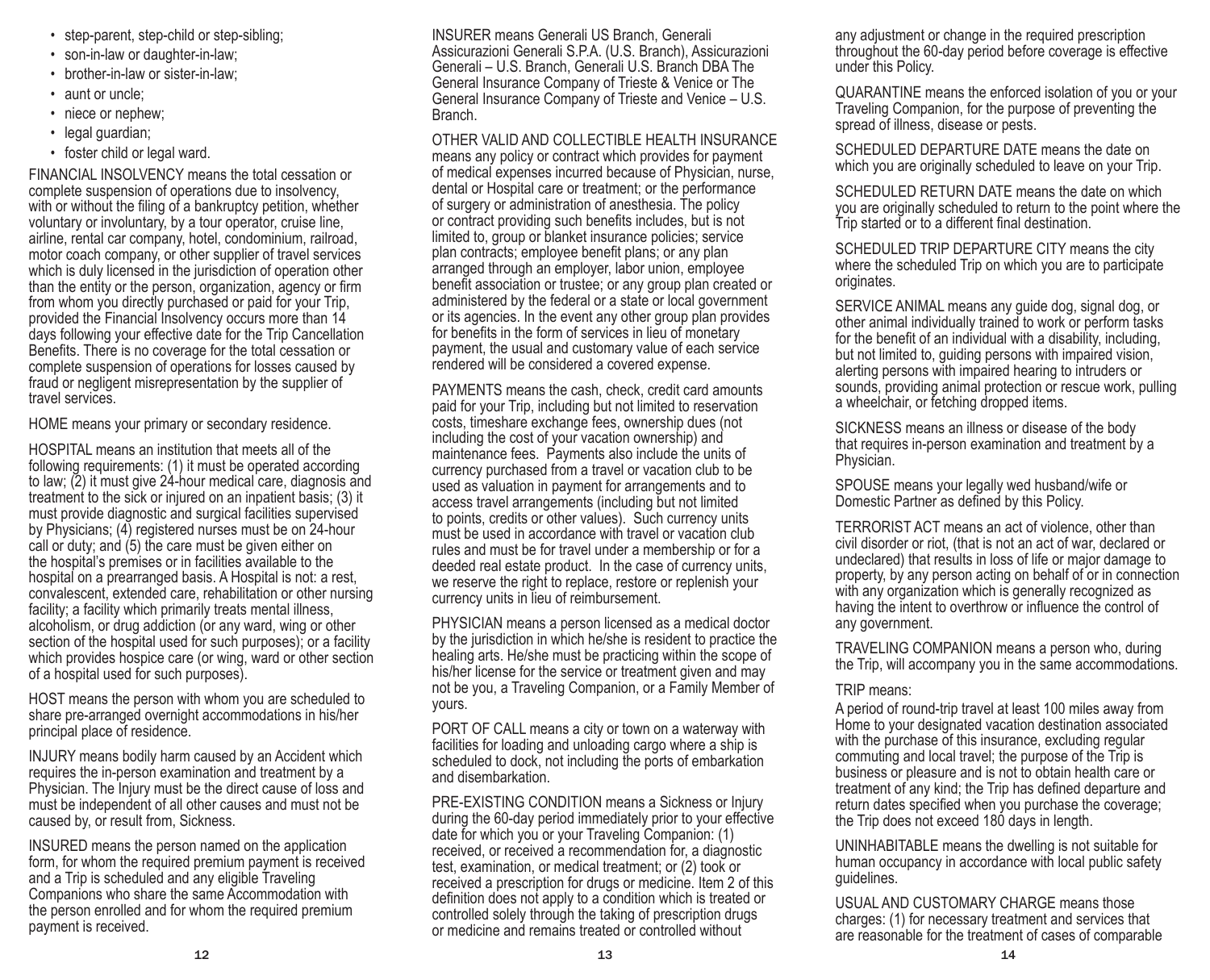severity and nature; (2) that do not exceed the usual level o f charges for similar treatment, supplies or medical services in the locality where the expense is incurred; and (3) does not include charges that would not have been made if no insurance existed. In no event will Usual and Customary Charges exceed the actual amount charged.

#### **ELIGIBILITY AND EFFECTIVE DATES**

#### Who is Eligible for Coverage

Coverage will be provided for all travelers, provided the required premium payment has been received by us or our authorized agent, and provided the person is a resident of the United States of America, or a non-resident who has purchased the coverage in the United States of America.

#### When Coverage Begins

All coverages (except Trip Cancellation and Trip Interruption) will take effect on the later of:

- 1. the date the premium payment has been received by us; or
- 2. the date and time you start your Trip; or
- 3. 12:01 A.M. local time at your location on the Scheduled Departure Date of your Trip.

Trip Cancellation coverage will take effect at 12:01 A.M. local time at your location on the day after the date your premium payment is received by us or our authorized agent. Trip Interruption coverage will take effect on the Scheduled Departure Date of your Trip if the required premium payment is received.

### When Coverage Ends

Your coverage automatically ends on the earlier of:

- 1. the date the Trip is completed; or
- 2. the Scheduled Return Date; or
- 3. your arrival at the return destination on a round trip, or the destination on a one-way trip; or cancellation of the Trip covered by the Policy.

### Extension of Coverage

All coverages under the Policy will be extended if your entire Trip is covered by the Policy and your return is delayed by unavoidable circumstances beyond your control. If coverage is extended for the above reasons, coverage will end on the earlier of the date you reach your originally scheduled return destination or seven (7) days after the Scheduled Return Date.

No coverage is in effect for any Trip that is made by mass transit, taxi, limousine service, personal automobile, bus, commuter rail or airline service including inter-urban rail service, unless the Trip is scheduled to take you at least 100 miles from your primary residence and includes an overnight stay at the destination of your Trip.

## **GENERAL PROVISIONS**

## **CANCELLATION BY US**

You have purchased single pay, single term, nonrenewable insurance coverage. We have no unilateral right to cancel this coverage after it became effective.

## **CONCEALMENT OR FRAUD**

We do not provide coverage if the Insured has intentionally concealed or misrepresented any material fact or circumstance relating to this Policy.

## **DUPLICATION OF COVERAGE**

You may be covered under only one travel policy with us for each Trip. If you are covered under more than one such policy, the policy with the higher coverage limit will remain in effect and the maximum benefit limit as stated in the Schedule of Coverage of such policy will be the maximum benefit payable in the event a claim occurs. In the event claim payment has been made under the duplicate policy, premiums paid less claims paid will be refunded for the duplicate coverage that does not remain in effect.

## **ENTIRE CONTRACT: CHANGES**

The Policy may be changed at any time by written agreement between us. Only our President, Vice President or Secretary may change or waive the provisions of the Policy. No agent or other person may change the Policy or waive any of its terms. The change will be endorsed on the Policy.

#### **TRANSFER OF THE INSURED'S RIGHTS AND DUTIES UNDER THIS POLICY**

The Insured's rights and duties may not be transferred without our written consent except: 1) in the case of death of an individual named Insured, or 2) at our option, we will honor an assignment of rights if a properly executed assignment of rights has been filed with us.

## **GENERAL EXCLUSIONS**

1. We will not pay for any loss under this Policy, caused by, or resulting from:

- a. your or your Traveling Companion's suicide, attempted suicide, or intentionally self-inflicted injury;
- b. mental, nervous, or psychological disorders of you or your Traveling Companion;
- c. you or your Traveling Companion being under the influence of drugs or intoxicants, unless prescribed by a Physician;
- d. normal pregnancy or resulting childbirth, elective abortion or fertility treatment of you or your Traveling Companion;
- e. your or your Traveling Companion's participation as a professional in athletics;
- f. your or your Traveling Companion's participation in organized amateur and interscholastic athletic or sports competition or events;
- you or your Traveling Companion riding or driving in any motor competition;
- h. you or your Traveling Companion operating or learning to operate any aircraft, as pilot or crew;
- i. you or your Traveling Companion mountain climbing, bungee cord jumping, skydiving, parachuting, hang gliding, parasailing, caving, extreme skiing, heli-skiing, skiing outside marked trails, boxing, full contact martial arts, scuba diving below 120 feet (40 meters) or without a dive master, or travel on any air-supported device, other than on a regularly scheduled airline or air charter company;
- your or your Traveling Companion's Elective Treatment and Procedures;
- k. your or your Traveling Companion's medical treatment during or arising from a Trip undertaken for the purpose or intent of securing medical treatment;
- declared or undeclared war, or any act of war;
- m. nuclear reaction, radiation or radioactive contamination;
- n. any unlawful acts, committed by you or your Traveling Companion;
- o. any amount paid or payable under any Worker's Compensation, disability benefit or similar law;
- p. a loss or damage caused by detention, confiscation or destruction by customs or any governmental authority, regulation or prohibition;
- q. travel restrictions imposed for a certain area by governmental authority;
- r. Financial Insolvency of the person, organization or firm from whom you directly purchased or paid for your Trip, Financial Insolvency which occurred, or for which a petition for bankruptcy was filed by a travel supplier, before your effective date for the Trip Cancellation Benefits, or Financial Insolvency which occurs within 14 days following your effective date for the Trip Cancellation Benefits;
- s. a loss that results from an illness, disease, or other condition, event or circumstance which occurs at a time when coverage is not in effect for you;
- t. any issue or event that could have been reasonably foreseen or expected when you purchased the coverage.

**The following exclusion applies to the Medical and Dental Coverage and Emergency Assistance and Transportation:**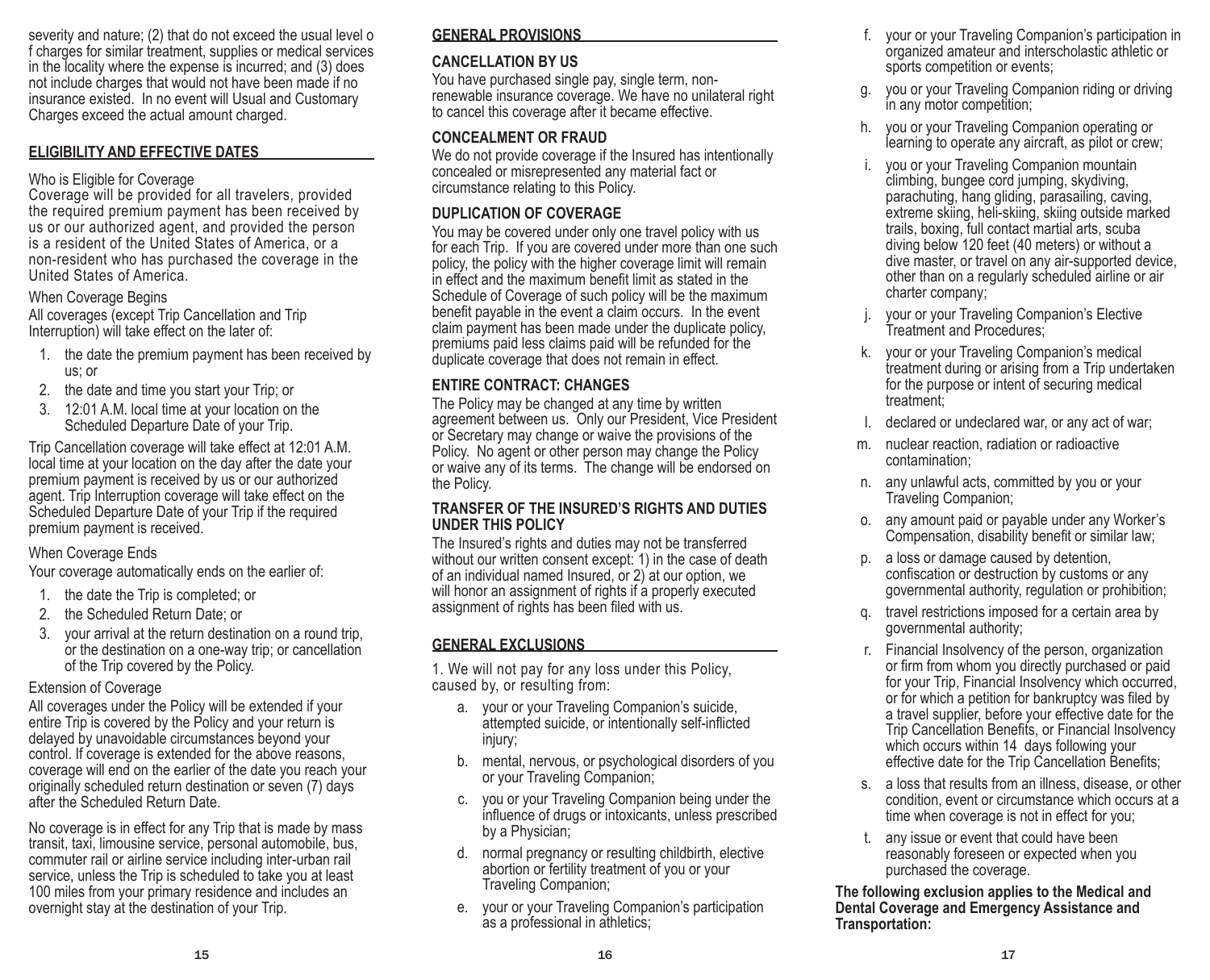We will not pay for loss caused by or resulting from service in the armed forces of any country.

#### **The following exclusion applies to the Medical and Dental Coverage, Trip Cancellation, Trip Interruption, and Travel Delay coverages:**

We will not pay for loss or expense caused by or incurred resulting from a Pre-Existing Condition, as defined in the Definitions section, including death that results there from:

This Exclusion does not apply provided you meet the following requirements:

- a. coverage is purchased prior to or within 24 hours of your final Trip Payment; and
- b. you are medically able to travel at the time the coverage is purchased.

**The following exclusion applies to the Emergency Assistance and Transportation, Medical and Dental Coverage, Trip Cancellation, Trip Interruption, and Rental Car Damage coverages:**

a. civil disorder

**The following exclusion applies to the Emergency Assistance and Transportation, Medical and Dental Coverage, Trip Cancellation, Trip Interruption, Travel Delay, and Rental Car Damage coverages:**

a. failure of any tour operator, Common Carrier, or other travel supplier, person or agency to provide the bargained-for travel arrangements other than Financial Insolvency.

#### **CLAIMS PROVISIONS**

#### Notice of Claim

We must be given written notice of claim within 90 days after a covered loss occurs. If notice cannot be given within that time, it must be given as soon as reasonably possible. Notice may be given to us or to our authorized agent. Notice should include the claimant's name and sufficient information to identify him or her.

#### Proof of Loss

Written Proof of Loss must be sent to us within 90 days after the date the loss occurs. We will not reduce or deny a claim if it was not reasonably possible to give us written Proof of Loss within the time allowed. In any event, you must give us written Proof of Loss within twelve (12) months after the date the loss occurs unless you are medically or legally incapacitated.

#### Your Duty to Cooperate

You must provide us with receipts, proof of payment, medical authorizations, or other records and documents we may reasonably require concerning your claim. Failure or refusal to cooperate may delay or impede the resolution of your claim.

Physical Examination and Autopsy

At our expense, we have the right to have you examined as often as necessary while a claim is pending. At our expense, we may require an autopsy unless the law or your religion forbids it.

### Legal Actions

No legal action may be brought to recover on the Policy within 60 days after written Proof of Loss has been given. No such action will be brought after three years from the time written Proof of Loss is required to be given. If a time limit of the Policy is less than allowed by the laws of the state where you live, the limit is extended to meet the minimum time allowed by such law.

### Payment of Claims

Benefits for loss of life will be paid to your estate, or if no estate, to your beneficiary. All other benefits are paid directly to you, unless otherwise directed. In the event you assign your benefits under this Policy to another party, any and all claim benefits will be distributed accordingly. Any accrued benefits unpaid at your death will be paid to your estate, or if no estate, to your beneficiary. If you have assigned your benefits, we will honor the assignment if it has been filed with us. We are not responsible for the validity of any assignment.

TRAVEL INSURANCE IS UNDERWRITTEN BY Generali US Branch

In COLORADO: ASSICURAZIONI GENERALI – U.S. BRANCH

In OREGON: GENERALI U.S. BRANCH DBA THE GENERAL INSURANCE COMPANY OF TRIESTE & **VENICE** 

Policy Form series T001 CSA Travel Protection P. O. Box 939057 San Diego, CA 92193-9057 (800) 541-3522 (Toll-Free)

Our Right to Recover and Subrogate from Others We have the right to recover any payments we have made from anyone who may be responsible for the loss, as permitted by law. You and anyone else we insure must sign any papers, and do whatever is necessary to transfer this right to us. You and anyone else we insure will do nothing after the loss to affect our right.

T001TC01.01NW (05/11)

#### **ACCIDENTAL DEATH AND DISMEMBERMENT – TRAVEL ACCIDENT**

We will pay this benefit, up to the amount on the Schedule, if you are injured in an Accident, which occurs while you are on a Trip, and covered under the Policy, and you suffer one of the losses listed below within 365 days of the Accident. The principal sum is the benefit amount shown on the Schedule.

| Loss:                                             | <b>Percentage of Principal Sum Payable:</b> |  |
|---------------------------------------------------|---------------------------------------------|--|
|                                                   |                                             |  |
| Both Hands; Both Feet and Sight of Both Eyes 100% |                                             |  |
| One Hand and One Foot100%                         |                                             |  |
| One Hand and Sight of One Eye100%                 |                                             |  |
| One Foot and Sight of One Eye 100%                |                                             |  |
| One Hand; One Foot or Sight of One Eye50%         |                                             |  |
|                                                   |                                             |  |

## Exclusions

We will not pay for loss caused by or resulting from:

- 1. Sickness of any kind;
- 2. service in the armed forces of any country.

T001BR02.01NW (05/11)

## **BAGGAGE COVERAGE**

We will reimburse you, up to the amount shown in the Schedule, less any amounts payable under your homeowner's or renter's insurance, for direct loss, theft, damage or destruction of your Baggage, passports or visas during your Trip, provided you have taken reasonable steps to protect your Baggage against loss, theft, damage and destruction. Under this coverage, we will also provide benefits for the administrative fees to reissue lost, stolen or damaged tickets, visas or passports. We will also pay for loss due to unauthorized use of your credit cards, if you have complied with all of the credit card conditions imposed by the credit card companies.

#### Valuation and Payment of Loss

Payment of loss under the Baggage Benefit will be calculated based upon an Actual Cash Value basis. For items without receipts, payment of loss will be calculated based upon 75% of the Actual Cash Value at the time of loss. At our option, we may elect to repair or replace your Baggage.

We may take all or part of damaged Baggage as a condition for payment of loss. In the event of a loss to a pair or set of items, we will:

1. repair or replace any part to restore the pair or set to its value before the loss; or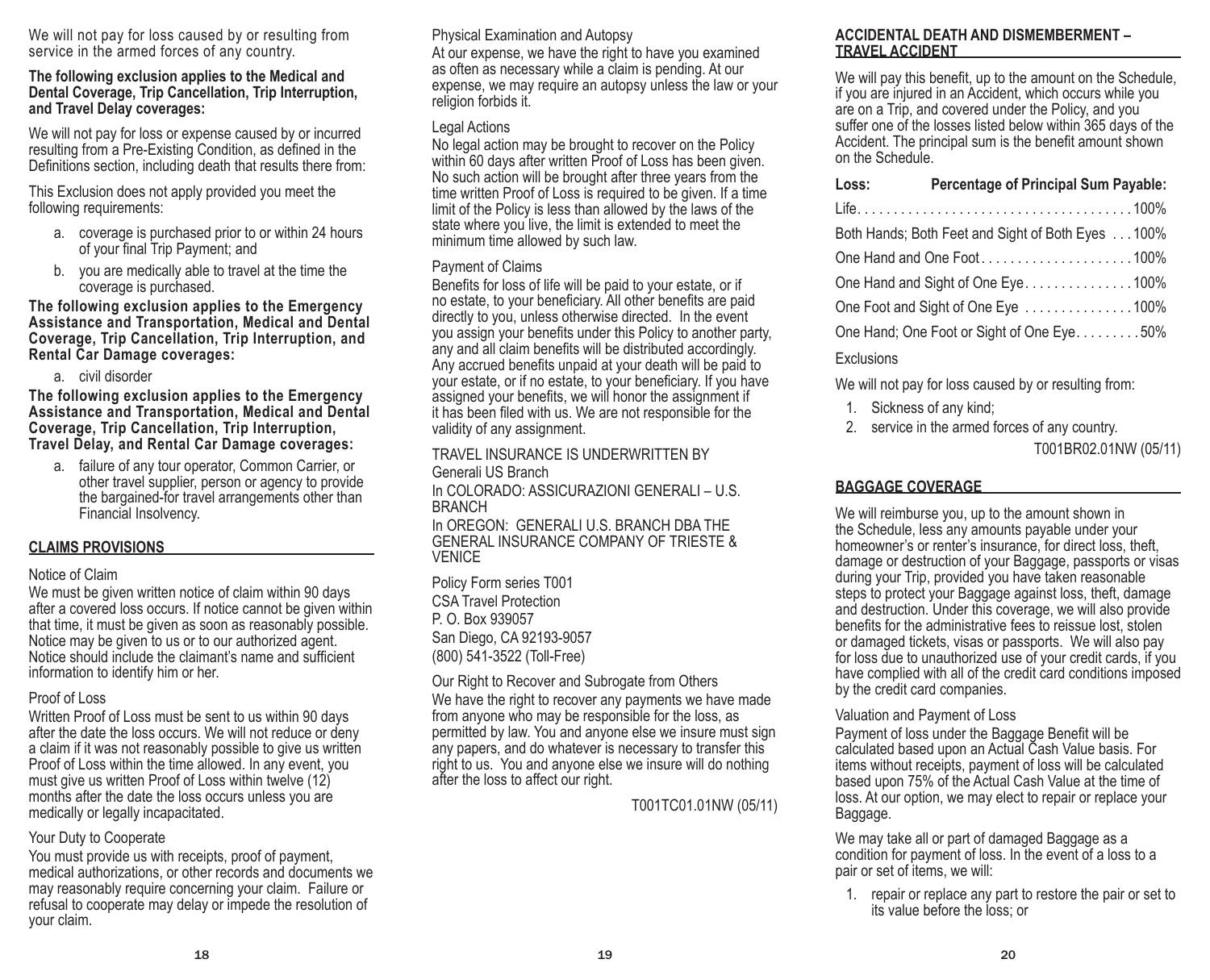2. pay the difference between the value of the property before and after the loss.

#### Continuation of Coverage

If the covered Baggage, passports or visas are in the custody of a Common Carrier, and delivery is delayed, this coverage will continue until the property is delivered to you. This continuation of coverage does not include loss caused by or resulting from the delay.

## Items Not Covered

We will not pay for damage to or loss of:

- 1. animals; or
- 2. Business Equipment, household furniture, musical instruments, brittle or fragile articles; or
- 3. boats, motors, motorcycles, motor vehicles, aircraft, and other conveyances or equipment, or parts for such conveyances; or
- 4. artificial limbs or other prosthetic devices, artificial teeth, dental bridges, dentures, dental braces, retainers or other orthodontic devices, hearing aids, any type of eyeglasses, sunglasses or contact lenses; or
- 5. documents or tickets (except for administrative fees required to reissue tickets, as noted above); or
- 6. money, stamps, stocks and bonds, postal or money orders, securities, accounts, bills, deeds, food stamps or credit cards, except as noted above; or
- 7. property shipped as freight or shipped prior to the Scheduled Departure Date; or
- 8. telephones, computer hardware or software; or
- 9. consumables, medicines, perfumes, cosmetics and perishables; or
- 10. items seized by any government, government official or customs official; or
- 11. illegal drugs and contraband.

## Losses Not Covered

We will not pay for loss arising from:

- 1. defective materials or craftsmanship; or
- 2. normal wear and tear, gradual deterioration, inherent vice; or
- 3. rodents, animals, insects or vermin; or
- 4. mysterious disappearance; or
- 5. electrical current, including electric arcing that damages or destroys electrical devices or appliances.

Your Duties in the Event of a Loss

In case of loss, theft or damage to Baggage, you must:

1. immediately report the incident to the hotel manager, tour guide or representative, transportation official, local police or other local authorities and obtain their written report of your loss; and

2. take reasonable steps to protect your Baggage from further damage, and make necessary, reasonable and temporary repairs. We will reimburse you for these expenses. We will not pay for further damage if you fail to protect your Baggage.

T001BR03.01NW (05/11)

## **BAGGAGE DELAY COVERAGE**

We will reimburse you, up to the amount shown in the Schedule, for the cost of reasonable additional clothing and personal articles purchased by you, if your Baggage is delayed for 24 hours or more during your Trip. We will reimburse you up to the amount shown in the Schedule for expenses incurred during your Trip to locate/track your delayed Baggage, and to retrieve your delayed Baggage or to have your delayed Baggage delivered to you. We will also reimburse you for the cost to launder your clothing during the time your Baggage is delayed.

## **Limitations**

This coverage terminates when your Baggage is retrieved or returned to you, or upon your arrival at the return destination of your Trip, whichever occurs first.

T001BR04.01NW (05/11)

## **EMERGENCY ASSISTANCE AND TRANSPORTATION**

We will pay this benefit, up to the amount on the Schedule, for the following Covered Expenses incurred by you, subject to the following:

- 1. Covered Expenses will only be payable at the Usual and Customary level of payment; and
- 2. Benefits will be payable only for covered expenses listed below resulting from a Sickness that first manifests itself or an Injury that occurs while on a Trip; and
- 3. Benefits payable as a result of incurred covered expenses will only be paid after benefits have been paid under any Other Valid and Collectible Health Insurance in effect for you. We will pay that portion of covered expenses, which exceeds the amount of benefits payable for such expenses under your Other Valid and Collectible Health Insurance.

Covered Expenses:

- 1. Expenses incurred by you for Physician-ordered emergency medical evacuation, including medically appropriate transportation and necessary medical care en route, to the nearest suitable Hospital, when you are critically ill or injured and no suitable local care is available, subject to prior approval by us or our authorized agent;
- 2. Expenses incurred for non-emergency repatriation, including medically appropriate transportation and medical care en route, to a Hospital or to your place

of residence in the United States of America, when deemed medically necessary by the attending physician, subject to prior approval by us or our authorized agent. In lieu or returning to your place of residence, you may opt to be returned to a different city in the United States if proper care for your condition is not available;

- 3. Expenses for transportation (not to exceed the cost of one round-trip economy-class air fare, to the place of hospitalization), and expenses for reasonable hotel accommodations, meals, telephone calls and local transportation for one person chosen by you up to the amount in the Schedule, provided that you are traveling alone and are hospitalized for more than **7**  days;
- 4. Expenses for transportation, not to exceed the cost of one-way economy-class air fare, to your place of residence in the United States of America, including escort expenses, if you are 17 years of age or younger and left unattended due to the death or hospitalization of an accompanying adult(s), subject to prior approval by us or our authorized agent;
- 5. Expenses for one-way economy-class air fare (or first class, if your original tickets were first class) to your place of residence in the United States of America, from a medical facility to which you were previously evacuated, less any refunds paid or payable from your unused transportation tickets, if these expenses are not covered elsewhere in the plan;
- 6. Repatriation expenses for preparation and air transportation of your remains to your place of residence or a funeral home in the United States of America, or up to an equivalent amount for a local burial in the country where death occurred, if you die while outside the United States of America.

T001BR05.01NW (05/11)

## **MEDICAL AND DENTAL COVERAGE**

We will pay this benefit, up to the amount on the Schedule, for the following covered expenses incurred by you, subject to the following:

- 1. Covered expenses will only be payable at the usual and customary level of payment; and
- 2. Benefits will be payable only for covered expenses resulting from a Sickness that first manifests itself or an Injury that occurs while on a Trip; and
- Benefits payable as a result of incurred covered expenses will only be paid after benefits have been paid under any Other Valid and Collectible Health Insurance in effect for you. This coverage is in excess to any other health insurance you have available to you at the time of the loss. You must submit your claim to that provider first. Any benefits you receive from your primary or supplementary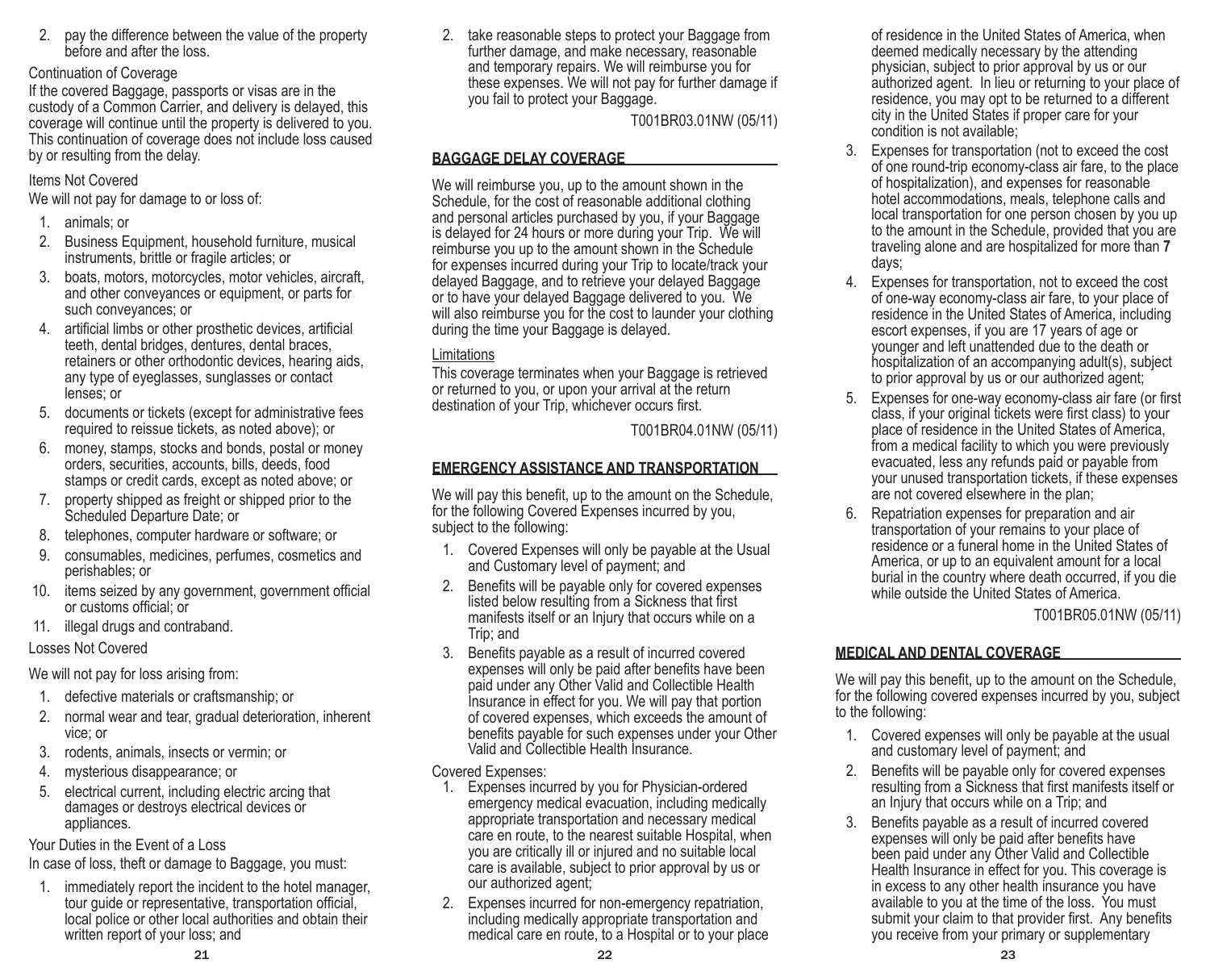insurance providers will be deducted from your claim with us.

Covered Expenses:

- 1. Expenses for the following Physician-ordered medical services: services of legally qualified Physicians and graduate nurses, charges for Hospital confinement and services, local ambulance services, prescription drugs and medicines, and therapeutic services, incurred by you within one year from the date of your Sickness or Injury during a Trip; and
- 2. Expenses for emergency dental treatment incurred by you during a Trip up to the amount in the Schedule.

Your duties in the event of a Medical or Dental Expense:

- 1. You must provide us with all bills and reports for medical and/or dental expenses claimed.
- 2. You must provide any requested information related to the claimed expense(s), including but not limited to, an explanation of benefits from any other applicable insurance.
- 3. You must sign a patient authorization to release any information required by us, to investigate your claim.

Please refer to the Definitions, for an explanation of Pre-Existing Conditions, which are excluded under the Medical or Dental Expense Benefits.

T001BR07.01IP (05/11)

## **RENTAL CAR DAMAGE**

If you rent a car while on your Trip and the car is damaged while in your possession due to collision, theft, vandalism, windstorm, fire, hail, flood or any cause not in your control, or the car is stolen while in your possession and not recovered, we will pay, up to the amount in the Schedule, the lesser of:

- a. the cost of repairs and rental charges imposed by the rental company while the car is being repaired; or
- b. the Actual Cash Value of the car.

Coverage is provided to you and your Traveling Companion, provided you and your Traveling Companion are a licensed driver, and are listed on the rental agreement. This coverage is primary to other forms of insurance or indemnity.

Coverage is not provided for loss to or loss due to:

- 1. any obligation of you or a Traveling Companion or a Family Member traveling with you assumed under any agreement (except insurance collision deductible).
- 2. rentals of trucks, campers, trailers, motor bikes, motorcycles, off-road, all-terrain, or recreational vehicles.
- 3. vehicles that are older than 20 years.
- 4. vehicles that have not been manufactured in the past 10 years.
- 5. vehicles that are rented for commercial or livery purposes, including but not limited to limousines.
- 6. vehicles that have a manufacturer's suggested retail price of more than \$75,000.
- 7. any loss that occurs if you or a Traveling Companion act with the intent to commit a crime or act in violation of the rental agreement.
- 8. failure to report the loss to the proper local authorities and the rental car company.
- 9. damage to any other vehicle, structure or person as a result of a covered loss.

## Your Duties in the Event of a Loss:

You must:

- 1. take all reasonable, necessary steps to protect the vehicle and prevent further damage to it;
- 2. report the loss to the appropriate local authorities and the rental company as soon as possible;
- obtain all information on any other party involved in an accident, such as name, address, insurance information and driver's license number;
- 4. provide us all documentation such as rental agreement, police report and damage estimate.

T001BR10.01NW (05/11)

## **TRAVEL DELAY COVERAGE**

If you are delayed on your Trip for 12 hours or more, we will reimburse you, up to the amount shown in the Schedule for reasonable additional expenses incurred by you for lodging Accommodations, meals, telephone calls, local transportation, and additional vehicle parking charges and additional pet kennel fees incurred due to the delay. We will not pay benefits for expenses incurred after travel becomes possible.

Travel Delay must be caused by or result from:

- a. delay of a Common Carrier; or
- b. loss or theft of your passport(s), travel documents or money; or
- c. Quarantine; or
- d. hijacking; or
- e. natural disaster or adverse weather; or
- f. being directly involved in a documented traffic accident while you are en route to departure; or
- g. unannounced strike; or
- h. a civil disorder; or
- i. Sickness or Injury of you or a Traveling Companion; or
- death of a Traveling Companion.

T001BR13.01NW (05/11)

## **TRIP CANCELLATION BENEFIT**

Benefits will be paid, up to the amount in the Schedule, for the forfeited, prepaid, non-refundable, non-refunded and unused published Payments that you paid for your Trip, if you are prevented from taking your Trip due to one of the following unforeseeable Covered Events that occur before departure on your Trip to you or your Traveling Companion, while your coverage is in effect under this Policy.

Should you elect to reschedule your Trip arrangements instead of cancelling due to a Covered Event, in lieu of providing benefits for the forfeited, prepaid, non-refundable, non-refunded and unused published Payments, we will pay for change fees charged by your supplier(s), up to the amount in the schedule.

## Covered Events:

- 1. The Sickness, Injury or death of you, your Family Member, your Traveling Companion or your Service Animal. The Sickness or Injury must first commence while your coverage is in effect under the Policy, must require the in-person treatment by a Physician, and must be so disabling in the written opinion of a Physician as to prevent you from taking your Trip (either because your condition prevents your travel, or because your Family Member, Traveling Companion or your Service Animal requires your care);
- 2. Common Carrier delays and/or cancellations resulting from adverse weather, mechanical breakdown of the aircraft, ship, boat or motor coach that you were scheduled to travel on, or organized labor strikes that affect public transportation;
- 3. Being directly involved in a documented traffic accident while en route to your destination;
- 4. Being hijacked or Quarantined;
- 5. Being required to serve on a jury, or required by a court order to appear as a witness in a legal action provided you, a Family Member or a Traveling Companion is not a party to the legal action or appearing as a law enforcement officer;
- 6. Your Home made Uninhabitable by fire, flood, volcano, earthquake, hurricane or other natural disaster;
- 7. A documented theft of your passports or visas;
- 8. A mandatory evacuation (or public official evacuation advisement in geographic areas where no mandatory evacuation orders are issued by government authorities) at your destination due to adverse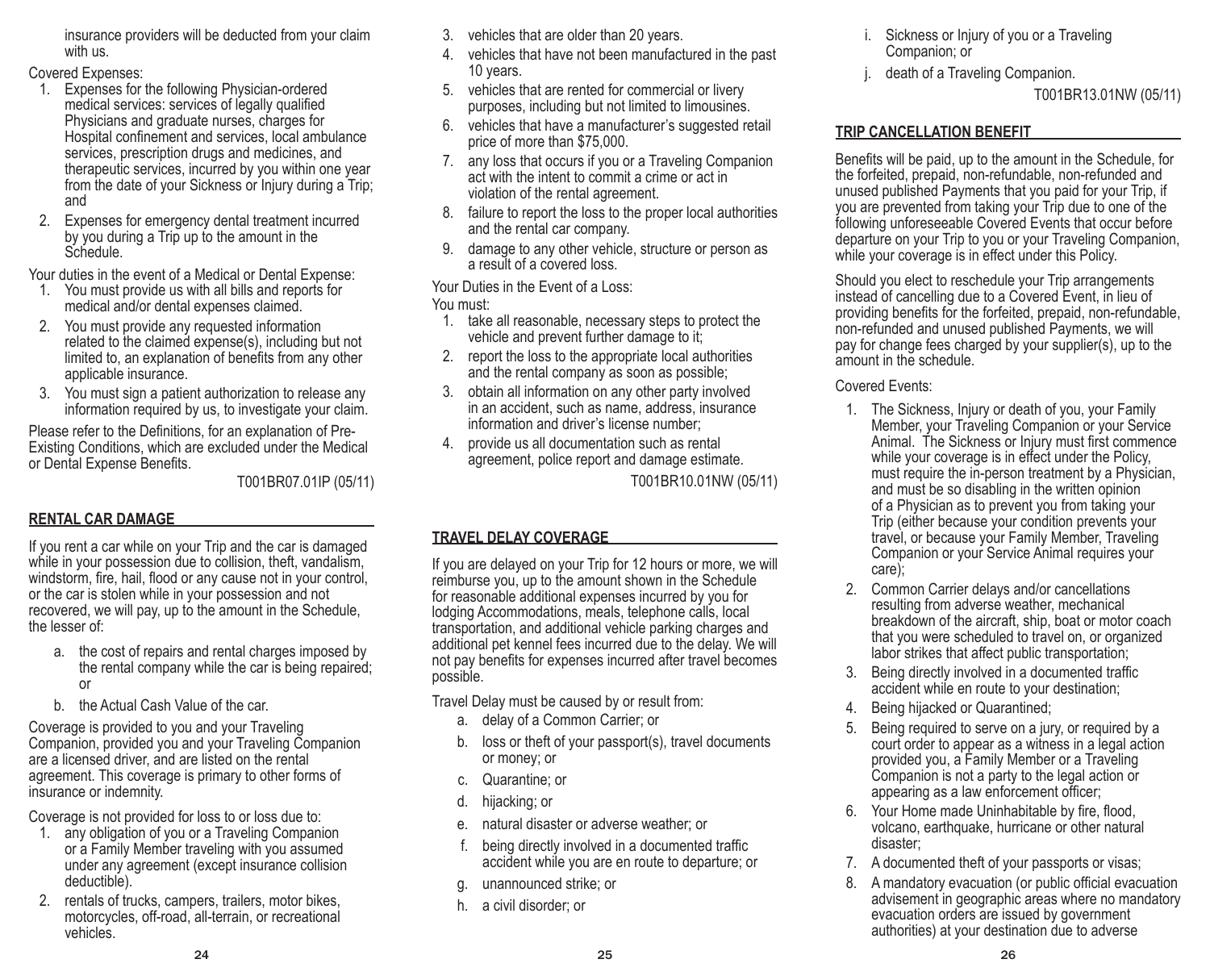weather or natural disasters. We will only pay benefits for losses occurring within 30 calendar days after the evacuation order is issued. In order to cancel your Trip, you must have 4 days or 50% of your total Trip length or less remaining at the time the mandatory evacuation ends;

- 9. Being called into active military service to provide aid or relief in the event of a natural disaster;
- Your previously granted military leave being revoked. The leave must be approved prior to your coverage becoming effective, and official written revocation notice from your commanding officer will be required;
- 11. Your involuntary termination of employment or layoff (or the involuntary termination or layoff of your parent or guardian if you are a minor traveling alone), after continuous employment with the same employer for 1 year or more, provided the termination or layoff occurs 14 days or more after your coverage has taken effect. This benefit is not available to temporary employees, independent contractors, or self-employed persons;
- 12. A Terrorist Act which occurs in your Scheduled Trip Departure City or in a city to which you are scheduled to travel while on your Trip, and which occurs within 30 days of your Scheduled Departure Date, provided the city has not experienced a Terrorist Act in the past 30 days prior to the effective date of your coverage;
- 13. The school where you attend must extend its operating session beyond its predefined school year due to unforeseeable events commencing during the coverage effective period. The school year extension dates must fall in your Trip dates in order for this coverage to be available. Extensions due to extracurricular or athletic events are not covered;
- 14. Being required to take an academic examination on a date that has been fixed after your coverage was purchased, and the examination date falls within your Trip dates;
- 15. The interruption of water, electric, sewage or gas service(s) at your destination, for more than 24 hours due to adverse weather or natural disaster. We will only pay benefits for losses occurring within 15 calendar days following the onset of the service interruption;
- 16. The interruption of road service for 6 hours or more due to adverse weather or natural disaster so as to prohibit you from reaching your destination We will only pay benefits for losses occurring within 15 calendar days following the event which causes the interruption of road service;
- 17. Being unable to undergo a vaccination or inoculation, due to a medical reason, that is announced and published as required for entry into a country of destination after the effective date of your coverage.

The vaccination or inoculation must be unannounced and unpublished to the public at the time your coverage is purchased;

- 18. Receiving official notification of an organ match available for immediate transplant, provided the transplant is considered medically necessary, the notification is received while coverage is in effect, and in the written opinion of the Physician the transplant surgery and/or recovery is so disabling as to prevent you from taking the Trip;
- 19. Receiving a court-issued notice to attend an Adoption Proceeding, provided you are not attending as a condition of your employment and provided the person being adopted is not you, your Traveling Companion or your Family Member. The date of the scheduled Adoption Proceeding must announced while your coverage is in effect and must be during your Trip dates;
- 20. Receiving notice that your Adoption Proceeding or adoption arrangements have been cancelled or terminated, provided your Trip was for the purpose of executing the adoption and provided the Adoption Proceeding or adoption arrangement was confirmed prior to your effective date;
- 21. Your Accommodations at your destination made inaccessible due to fire, flood, volcano, earthquake, hurricane or other natural disaster. We will only pay benefits for losses occurring within 15 calendar days after the event renders the destination inaccessible. For the purpose of this coverage, inaccessible means your Accommodations can not be reached by your original mode of transportation. In order to cancel your trip, you must have 4 days or 50% of your total Trip length or less remaining at the time the destination is accessible. Benefits are not payable if the event occurs or if a hurricane is named prior to or on your Trip Cancellation Coverage Effective Date.

### **Limitations**

This coverage is subject to the General Exclusions. T001BR14.01NW (11/11)

## **TRIP INTERRUPTION BENEFIT**

If your arrival on your Trip is delayed beyond your Scheduled Departure Date, or if you are unable to continue the Trip due to one of the unforeseeable Covered Events listed below that occur during your Trip dates to you or your Traveling Companion, we will reimburse you for the unused, non-refundable land or water arrangements prepaid to the Travel Supplier prior to departing on your Trip, less any refunds paid or payable, plus one of the following:

- a. Additional transportation expenses incurred to reach your scheduled destination if your departure is delayed and you leave after the Scheduled Departure Date and time; or
- b. Additional transportation expenses incurred for you to reach the final return destination of your Trip; or
- c. Additional transportation expenses incurred to rejoin the Trip in progress from the point where you interrupted your Trip.

We will also provide reimbursement for unused air arrangements, less any refunds paid or payable, provided that these are not flights scheduled to travel to your Trip destination or flights scheduled to your origin of departure on your Trip, and provided that these are not flights within 24 hours of your Scheduled Departure Date or Scheduled Return Date.

## Covered Events:

- 1. The Sickness, Injury or death of you, your Family Member, your Service Animal or your Traveling Companion. The Sickness or Injury must first commence while your Trip Interruption coverage is in effect under the Policy, must require the inperson treatment by a Physician, and must be so disabling in the written opinion of a Physician as to prevent you from taking your Trip (either because your condition prevents your travel, or because your Family Member, Traveling Companion or your Service Animal requires your care);
- 2. Common Carrier delays and/or cancellations resulting from adverse weather, mechanical breakdown of the aircraft, ship, boat or motor coach that you were scheduled to travel on, or organized labor strikes that affect public transportation;
- 3. Being directly involved in a documented traffic accident while en route to your destination;
- 4. Being hijacked or Quarantined;
- 5. Being required to serve on a jury, or required by a court order to appear as a witness in a legal action provided you, a Family Member or a Traveling Companion is not a party to the legal action or appearing as a law enforcement officer;
- 6. Your Home made Uninhabitable by fire, flood, volcano, earthquake, hurricane or other natural disaster;
- 7. A documented theft of your passports or visas;
- 8. A mandatory evacuation (or public official evacuation advisement in geographic areas where no mandatory evacuation orders are issued by government authorities) at your destination due to adverse weather or natural disasters. We will only pay benefits for losses occurring within 30 calendar days after the evacuation order is issued. In order to receive benefits under this coverage to remain home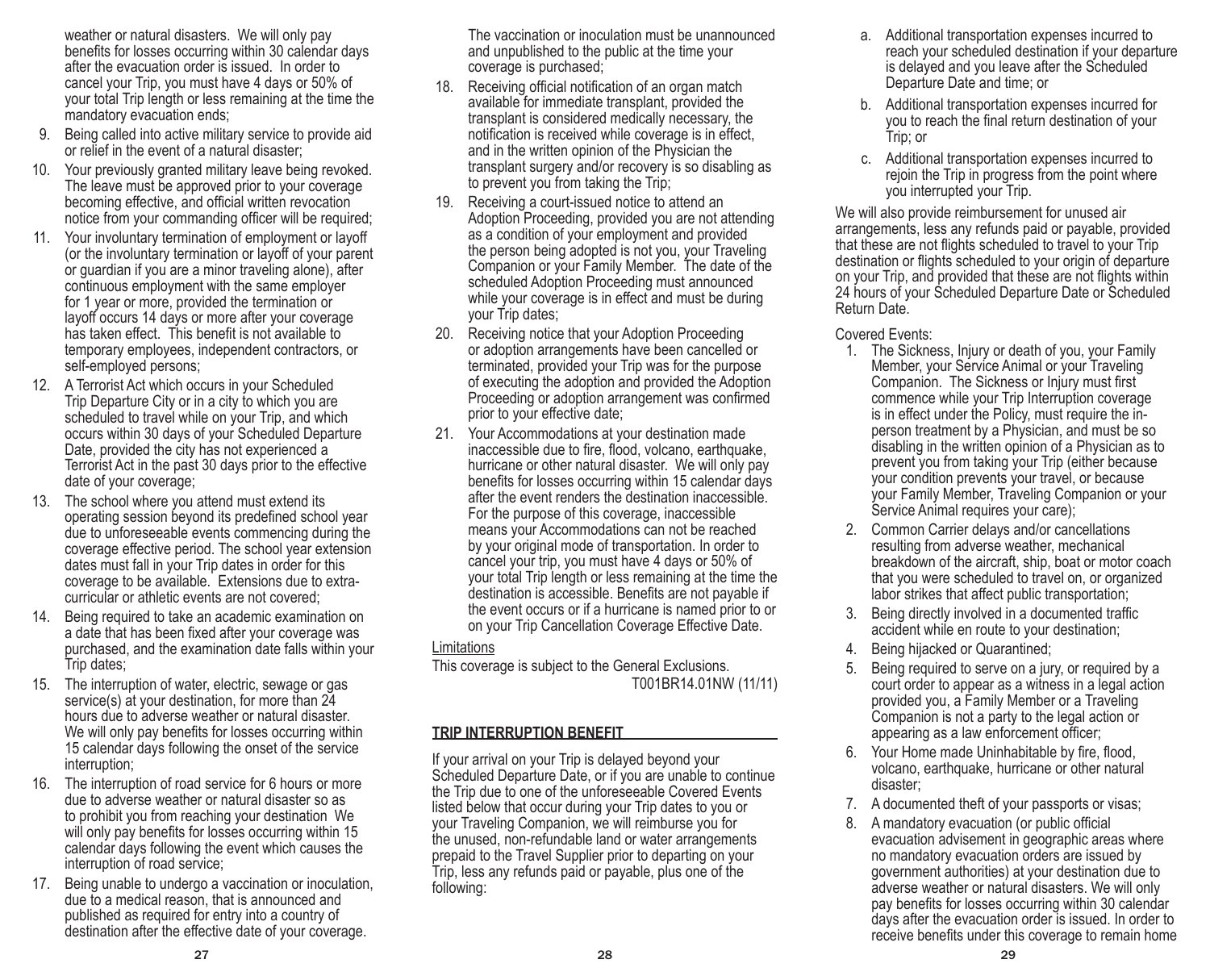or to return home when the mandatory evacuation ends, you must have 4 days or 50% of your total Trip length or less remaining on your Trip at the time the mandatory evacuation ends;

- 9. Being called into active military service to provide aid or relief in the event to of a natural disaster;
- 10. Your previously granted military leave being revoked. The leave must be approved prior to your coverage becoming effective, and official written revocation notice from your commanding officer will be required;
- 11. Your involuntary termination of employment or layoff (or the involuntary termination or layoff of your parent or guardian if you are a minor traveling alone), after continuous employment with the same employer for 1 year(s) or more, provided the termination or layoff occurs 14 days or more after your coverage has taken effect. This benefit is not available to temporary employees, independent contractors, or self-employed persons;
- 12. A Terrorist Act which occurs in your departure city or in a city to which you are scheduled to travel while on your Trip, and which occurs within 30 days of your Scheduled Departure Date, provided the city has not experienced a Terrorist Act in the 30 days prior to the effective date of your coverage;
- 13. The school where you attend must extend its operating session beyond its predefined school year due to unforeseeable events commencing during the Policy effective period. The school year extension dates must fall in your Trip dates in order for this coverage to be available. Extensions due to extracurricular or athletic events are not covered;
- 14. Being required to take an academic examination on a date that has been fixed while on your Trip, and the examination date falls within your Trip dates;
- 15. The interruption of water, electric, sewage or gas service(s) at your destination, for more than 24 hours due to adverse weather or natural disaster. We will only pay benefits for losses occurring within 15 calendar days following the onset of the service interruption;
- 16. The interruption of road service for 6 hours or more due to adverse weather or natural disaster so as to prohibit you from reaching your destination. We will only pay benefits for losses occurring within 15 calendar days following the event which causes the interruption of road service;
- 17. Being unable to undergo a vaccination or inoculation, due to a medical reason, that is announced and published as required for entry into a country of destination while on your Trip. The vaccination or inoculation must be unannounced and unpublished to the public at the time your coverage is purchased;
- 18. Receiving official notification of an organ match available to you for immediate transplant, provided

the transplant is considered medically necessary, the notification is received while you are on your Trip, and in the written opinion of the Physician the transplant surgery and/or recovery is so disabling as to prevent you from continuing on your Trip;

- 19. Receiving a court-issued notice to attend an Adoption Proceeding, provided you are not attending as a condition of your employment and provided the person being adopted is not you, your Traveling Companion or your Family Member. The date of the scheduled Adoption Proceeding must be during your Trip dates;
- 20. Receiving notice that your Adoption Proceeding or adoption arrangements have been cancelled or terminated, provided your Trip was for the purpose of executing the adoption;
- 21. Your Accommodations at your destination made inaccessible due to fire, flood, volcano, earthquake, hurricane or other natural disaster. We will only pay benefits for losses occurring within 15 calendar days after the event renders the destination inaccessible. For the purpose of this coverage, inaccessible means your Accommodations can not be reached by your original mode of transportation. In order receive benefits under this coverage to remain home or to return home when the destination is accessible, you must have 4 days or 50% of your total Trip length or less remaining at the time the destination is accessible. Benefits are not payable if the event occurs or if a hurricane is named prior to or on your Trip Cancellation Coverage Effective Date.

## **Limitations**

Benefits payable for additional transportation expenses will not exceed the cost of airfare (the same class airfare on which you were originally booked) by the most direct route, less any refunds paid or payable.

This coverage is subject to the General Exclusions. T001BR17.01NW (11/11)

## **STATE SPECIFIC COVERAGE DETAILS**

## **FOR LOUISIANA RESIDENTS**

## **Form T001TC01.01NW – 10 DAY RIGHT TO EXAMINE YOUR POLICY**

The **10 DAY RIGHT TO EXAMINE YOUR POLICY**  provision is deleted in its entirety and replace by the following:

If you are not satisfied for any reason, you may cancel coverage under the Policy within 10 days after receipt. Your premium payment will be refunded within 30 days provided that there has been no incurred covered expense and you have not left on your Trip. Return the Policy to us at the Program Administrators office or our authorized agent.

When so returned, the Policy is void from the beginning. After this 10-day period, the payment for this coverage is nonrefundable.

## **Form T001TC01.01NW - DEFINITIONS**

All references to Domestic Partner in the **DEFINITIONS** section are removed.

## **Form T001TC01.01NW – CLAIMS PROVISIONS**

The following is added to **CLAIMS PROVISIONS:**

The following is added to Proof of Loss: After our receipt of a properly executed proof of loss, loss payment will be made within 30 days.

T001AD01.01LA (05/11)

## **IMPORTANT NOTICE:**

This plan does not apply to the extent any US, UN or EU economic or trade sanctions, or other laws or regulations, prohibit Generali Global Assistance from providing insurance, and related services, including, but not limited to, the payment of any claims. Any expenses incurred or claims made involving travel, or travel related services that are in violation of such sanctions, laws or regulations will not be covered under this plan. Any coverage provided under this plan in violation of any US, UN or EU economic or trade sanctions, or other laws or regulations, shall be cancelled. To learn more please visit the US Treasury's website at www.treasury.gov/resource-center/sanctions.

T001NO01.01LA (05/18)

## **FOR MINNESOTA RESIDENTS**

## **Form T001TC01.01NW - CLAIMS PROVISIONS**

The following changes applies to **CLAIMS PROVISIONS**

The following is added to the PAYMENT OF CLAIMS provision:

## Payment of Claims

Benefits will be paid within 5 days after acceptable proof of loss is presented to us and we have determined that the claim is covered or reached agreement with the Insured.

The following is added to OUR RIGHT TO RECOVER AND SUBROGATE FROM OTHERS:

Our Right to Recover and Subrogate from Others Our rights under this condition do not apply against (1) you or (2) any person or organization insured under another policy issued by us with respect to the same loss,provided that the loss was not intentionally caused by you or such persons or organizations.

The provision titled Notice of Claim is deleted in its entirety and replaced with the following: